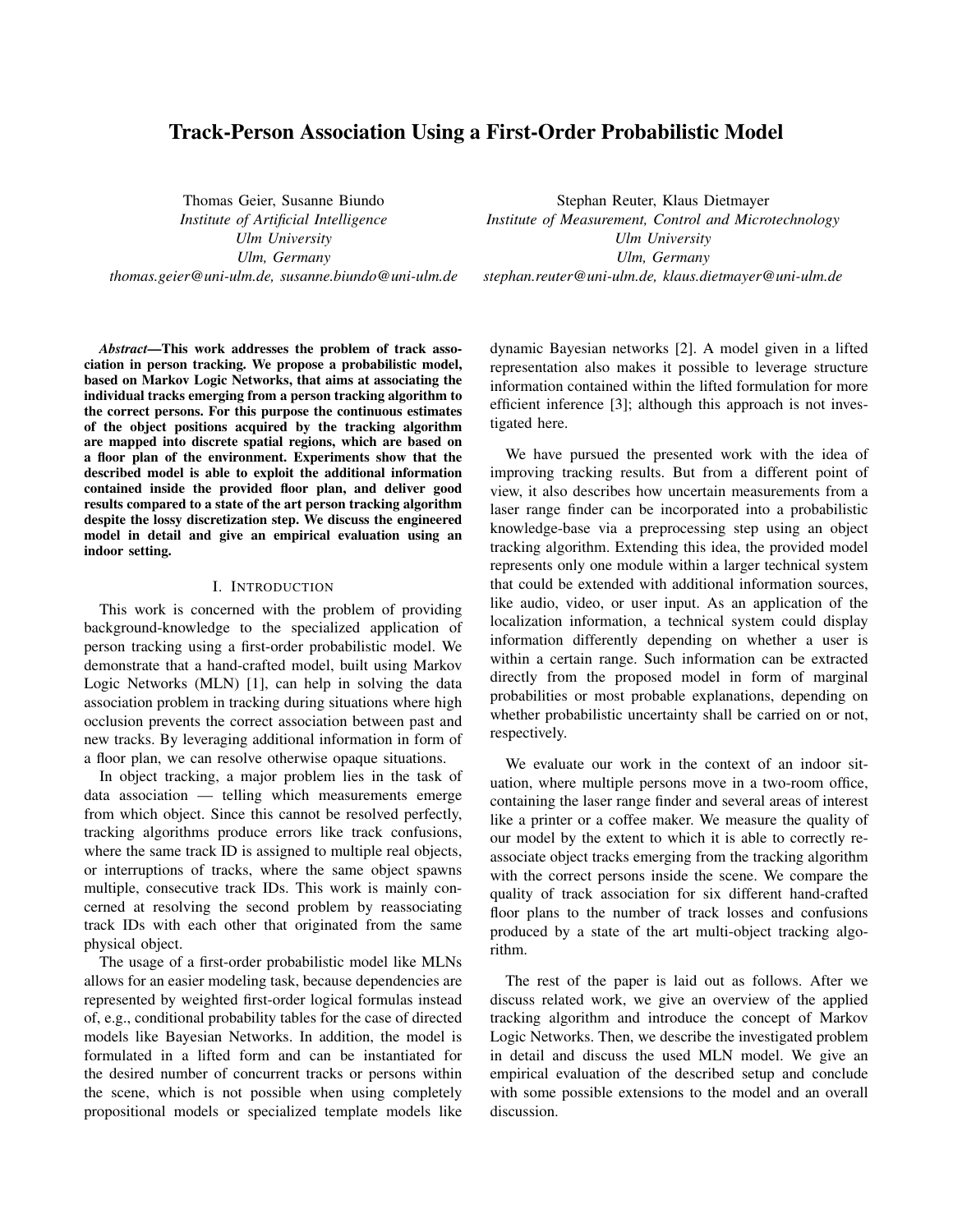# II. RELATED WORK

In multi-object tracking, state dependent detection probabilities of objects are disregarded in most applications. Thus, a track disappears shortly after entering an occluded area and a new track is created when the object leaves the occluded area again. Consequently, one object is represented by different track IDs. Especially in scenarios where persons interact several times with a system, changed track IDs lead to the loss of the objects history. The multi-object Bayes filter [4] allows to integrate state dependent detection probabilities even if the scenario is characterized by a high object density [5]. In case of short term occlusions, the usage of state dependent detection probabilities leads to an improved track continuity. A direct integration of goals into the prediction of a persons' state is crucial, since the persons' action may be contradictory to the assigned goal.

Markov Logic Networks have been used by Sadilek and Kautz [6] for multi-agent activity recognition based on GPS data in a game of capture the flag. While their work can leverage more expert knowledge (the rules of the game), they do not encounter the data association problem present in the tracking scenario, since each person was carrying a personal GPS receiver. Tran and Davis [7] apply Markov Logic Networks to a parking lot surveillance scene using video data to recognize which person enters which car. They also track pedestrians across a scene and face the problem of data association. Sensory information emerges from image data and their focus lies in integrating different information sources that are all extracted from the same video stream. Track association was not inferred by the MLN but calculated (e.g. by color matching). Markov Logic Networks are also used by Singla and Domingos [8] for entity resolution in text mining. This is the problem of inferring which references refer to the same entity and it is similar to the data association problem in tracking. The two latter works use an equals predicate for identity maintenance, whereas we approach the problem using an association mapping to underlying entities. When grounding the model our approach only creates associations between currently instantiated track IDs and their corresponding entity, wheres using an equals predicate will introduce relations between all objects, which does not seem reasonable in a dynamic domain.

In a previous work we use an extension of the presented model to integrate target information of persons with the tracking data [9]. This work focuses on exploiting a discrete floor plan and examines the sensitivity of the approach to variations of the used plan.

# III. MULTI-OBJECT TRACKING

Standard multi-object tracking algorithms often use object individual single-object trackers like the Kalman filter. The drawback of this multi-object tracking approach is the need of a data association step which assigns the received measurements to the trackers using hard decisions or probabilistic methods [10]. Especially in scenarios characterized by a high object density, the data association is error-prone and degrades the performance of the tracking system, since false associations are irreversible.

A rigorous approach to multi-object tracking is the multiobject Bayes filter proposed by Mahler [4]. The multi-object Bayes filter uses the random finite set statistics to represent the complete environment by a single filter state. In the innovation step of the multi-object Bayes filter, a multiobject likelihood function calculates the affinity between the predicted state set and the received measurement set. Thus, no data association is necessary.

Further, the multi-object Bayes filter allows to integrate state dependent detection probabilities into the filtering algorithm. In Reuter and Dietmayer [5], an approach to calculate state dependent detection probabilities based on the occupancy grid mapping approach [11] is proposed. Thus, it is possible to keep track of an object which is occluded for the sensor for a short period of time. Using constant detection probabilities would lead to a track loss, if an object is not visible to the sensor for a few measurement cycles. We use the state dependent tracking algorithm as a comparison for our final results. But for input into the highlevel model, we use state independent object tracking. This produces more track IDs for association, and in particular is less prone to false association, which we cannot correct in the upper stage.

An implementation of the multi-object Bayes filter is possible using Sequential Monte Carlo (SMC) methods [4], [5], [12]. In difference to well known SMC implementations of the standard Bayes filter a particle set, which represents a random finite set using a finite number of state vectors, is used instead of a standard particle. Further, the number of state vectors in the particle set may change at each time step. In case of a SMC implementation, the integration of the mentioned constraints is possible by reducing the weight of a particle set.

Since the multi-object Bayes filter does not perform a measurement to track association, an extraction of the individual objects out of the multi-object posterior density function is necessary, e.g. using the  $k$ -means algorithm [13].

#### IV. MARKOV LOGIC NETWORKS

Markov Logic Networks [1] are a member of the family of first-order probabilistic languages [14] and their semantics are based on undirected graphical models (Markov networks). In contrast to propositional models like Bayesian networks and Markov Networks, where every random variable has to be specified explicitly, in first-order models the random variables are relations over objects and the model can be scaled by providing the appropriate number of object constants. Moreover, MLNs allow the specification of dependencies as weighted first-order logical formulas.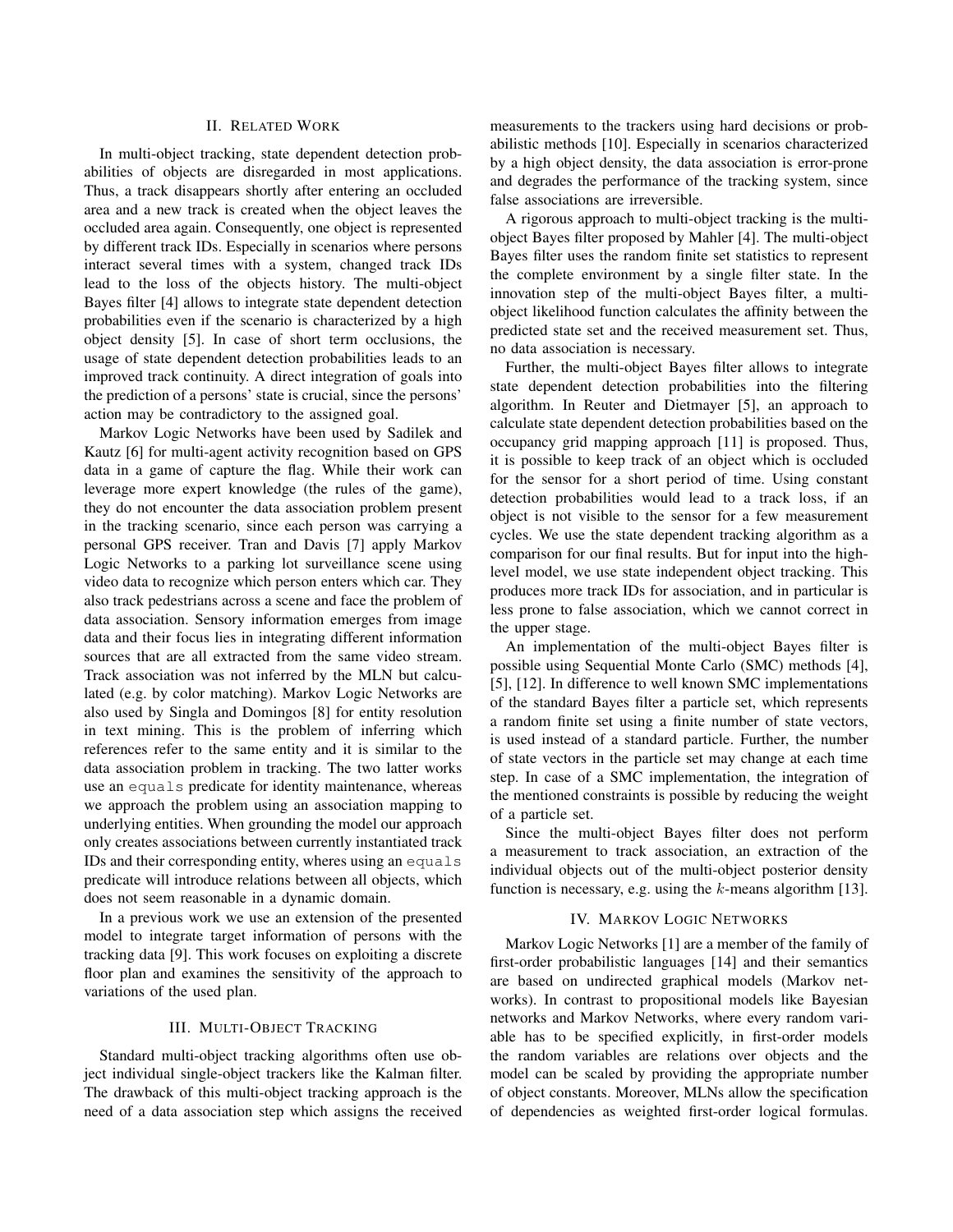Higher weights make those interpretations more likely, in which more groundings of the formula evaluate to true. We will now briefly cover the formal semantics of MLNs.

A *Markov Logic Network*  $L = \{(f_1, w_1), \ldots, (f_n, w_n)\}\$ for  $n \in \mathbb{N}$  is a set of first-order formulas  $f_1, \ldots, f_n$  with given weights  $w_1, \ldots, w_n \in \mathbb{R}$ . Together with a finite set of constants C, they define a probability distribution over all interpretations (or possible worlds). An interpretation maps each grounding of each predicate to a truth value. The interpretation of functions must be fixed. Probabilistic functions can be emulated using predicates. Let  $q_C(f)$  be the set of groundings of formula  $f$  obtained by replacing the free variables in  $f$  by all combinations of constants from C. Given an interpretation x, then  $n_{C,i}(x) \stackrel{\text{def}}{=} |\{g \mid g \in$  $g_C(f_i)$  and  $x \models g$  is the number of groundings of formula  $f_i$  that are true under x. Then, the probability distribution  $P_{L,C}$  that is defined by the MLN L with constants C is given as

$$
P_{L,C}(X=x) \stackrel{\text{def}}{=} \frac{1}{Z} \prod_i \exp(w_i n_{C,i}(x)),\tag{1}
$$

where i ranges over all formulas in  $L$ , and  $Z$  is a normalizing constant.

Given a set of constants, a MLN can be converted to a Markov network, where nodes correspond to atoms and each ground formula induces a clique over all nodes whose atoms appear inside this formula. For practical reasons, a sorted (or typed) logical language is used to describe MLNs. Using sorted terms, we can limit the size of the grounded network. Also, in their basic form, MLNs do only allow restricted usage of logical functions. Usually functions are simulated by specially marked predicates, which enforce a functional dependency of one or more arguments on the remaining arguments. We notate functional arguments of predicates by underlining them. Such a predicate can be translated to a multi-valued random variable.

## V. PROBLEM DESCRIPTION

We consider an indoor scene which resembles an office setting. The corresponding floor plan is depicted in Figure 1a. A laser range finder is placed in one corner of the main room and provides distance information in a plane about one meter above ground. The beam almost completely covers the main room, but there exists a second room that has virtually no sensor coverage. There is only one entrance to the room complex and the separate room has only a single exit, which is the door to the main room.

There are one to three persons inside the scene simultaneously. Major occlusion caused by static objects, like walls, occurs when people enter the second room. Minor static occlusion can occur near the coffee maker. During the scenes with more than one person, dynamic occlusion occurs when persons are covered by other persons standing between them and the sensor.

Using only the particle filter-based tracking algorithm to process the output of the laser range finder, problems arise when people produce no measures for an extended period of time because they are inside the separate room or because they are hidden by another person. For shorter occlusion durations it is possible to keep the track of a single occluded person alive for long enough for the person to reappear and re-association is completely handled by the tracking algorithm. If two persons enter the same occlusion area, their estimated positions begin to mix spatially and once they emerge again, re-association becomes more and more arbitrary with increasing occlusion duration. In these scenarios, a direct integration of the Social Force model [15] into the prediction of the persons state of the tracking algorithm may increase the performance of the system [16]. Since the social force model heavily depends on the destinations of the person, a tight integration with a high-level knowledge base, as described in this work, seems promising for such an approach.

Figure 1b shows an example of the tracking results for one of the sequences with three persons. The trajectories are illustrated by solid lines. Since the results are generated without the usage of the state dependent detection probability, the trajectories are interrupted quite often in the area corresponding to region RA, where a dynamic occlusion occurs.

#### VI. DESCRIPTION OF THE MODEL

In this section, we describe the used MLN model and discuss some of the difficulties and design choices we have encountered in its engineering. The complete model is factored into three modules. We begin with a discussion of two concepts that cannot be associated with distinct model parts but influence nearly every aspect – the representation of space and time.

The basic MLN can only represent discrete random variables. There exists an extension of MLNs to continuous variables [17], but no working implementation is available. For this work, we reduce the continuous spatial estimates obtained from the tracking algorithm to a few discrete regions. For ease of modeling and processing of data, we choose a rectangular shape. We do not create a uniform grid, but try to respect functional aspects of the environment concerning the problem. For example, it does not make sense to further split the office into smaller areas if there is no distinction for the sensor (everything is one connected occluded area). In an initial model, we have defined a total of eight regions, which are depicted in Figure 1a and correspond to floor plan D in the evaluation section. For evaluation purposes we have defined a further five region layouts to examine how sensitive the approach is to the choice of discretization. Sticking with a low number of regions also made an exact evaluation of the final model feasible. Depending on the inference approach, there might be no significant overhead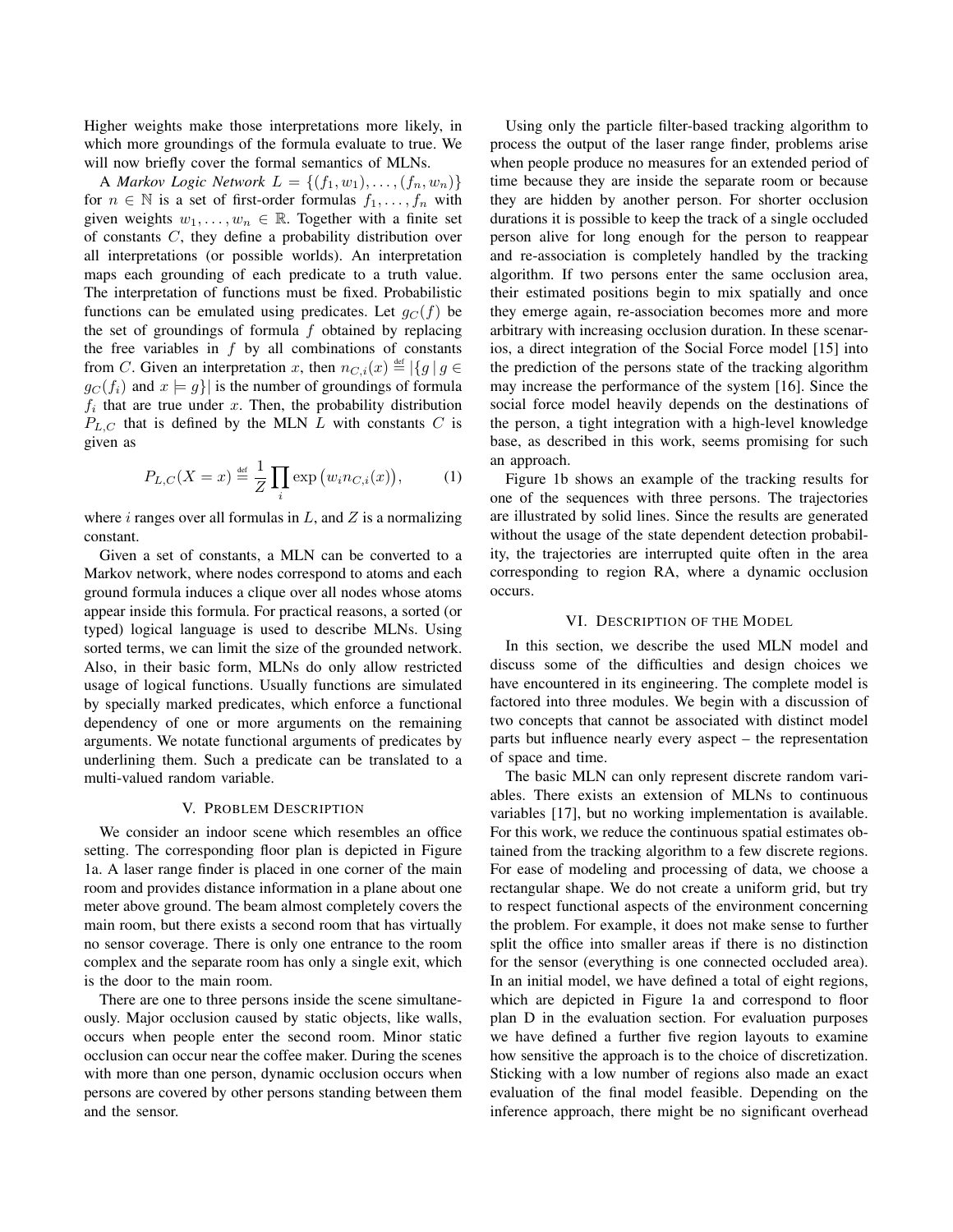

Figure 1: (a) Floor plan of the location used for the experiments. In addition the picture shows the eight discrete regions that are used for the MLN model and how they are connected via the handles. The depicted floor plan omits a static occlusion in the lower right that served as a simulated entrance. The door in the lower right was not opened during the experiments. (b) Example trajectories of a three person sequence: trajectories are illustrated by solid lines in different colors. The black stars are measurements of static objects like walls.



Figure 2: A radial layout of regions that respects functional aspects of the sensor – a laser range finder.

when using a larger state space for the spatial component, e.g. when using sequential Monte Carlo methods. Although, the model engineering may become more intricate when opting for more fine grained regions, the evaluation section shows that the approach is rather insensitive to the concrete layout chosen. Taking the characteristics of the sensor into account, a radial layout as depicted in Figure 2 seems like a promising approach, but this was not investigated.

In order to model dynamic domains, we assign a dedicated time sort, whose constants are elements from the natural numbers. One usually aims to construct a model that fulfills the Markov property, i.e., the state at time  $t+1$  only depends on the state at time  $t$ . This means that formulas may only contain predicates of at most two different times, which then must be successive. But in the described model, the predicates that represent the association of tracks to persons are not time-indexed, which makes them static. This makes it difficult to apply standard dynamic inference algorithms, which usually assume the Markov property. But a static variable can be considered as a dynamic variable, for which the same value is deterministically enforced in every time step. Fortunately, these static variables are only referenced over a limited period of time — the life-time of a track — so they do not pile up over the course of the complete sequence. For time resolution we have settled for the duration of about one second, which seems like a good compromise between inference complexity and accuracy for the given problem.

*The tracking model:* The basic functionality for interfacing with the tracking algorithm is provided by a MLN module that contains objects of the sorts Track and Person. To notate variables of some sort, we use the initial letter of the sort name in lower case. For the sort Track, the letter 'm' is used because of the ambiguity with sort Time. For both sorts Track and Time, there exist time-dependent predicates  $at_T$  : Time  $\times$  Track  $\times$  Region and  $at_P$  : Time  $\times$  Person  $\times$  Region that give the current location of a track or person, respectively. The time-independent predicate  $a$  : Track  $\times$  Person associates Track objects to Person objects. The correspondence of tracks to persons inside the MLN is similar to the correspondence of measurements to tracks inside the tracking algorithm. The output of the tracking algorithm is converted to observations of the  $a t_T$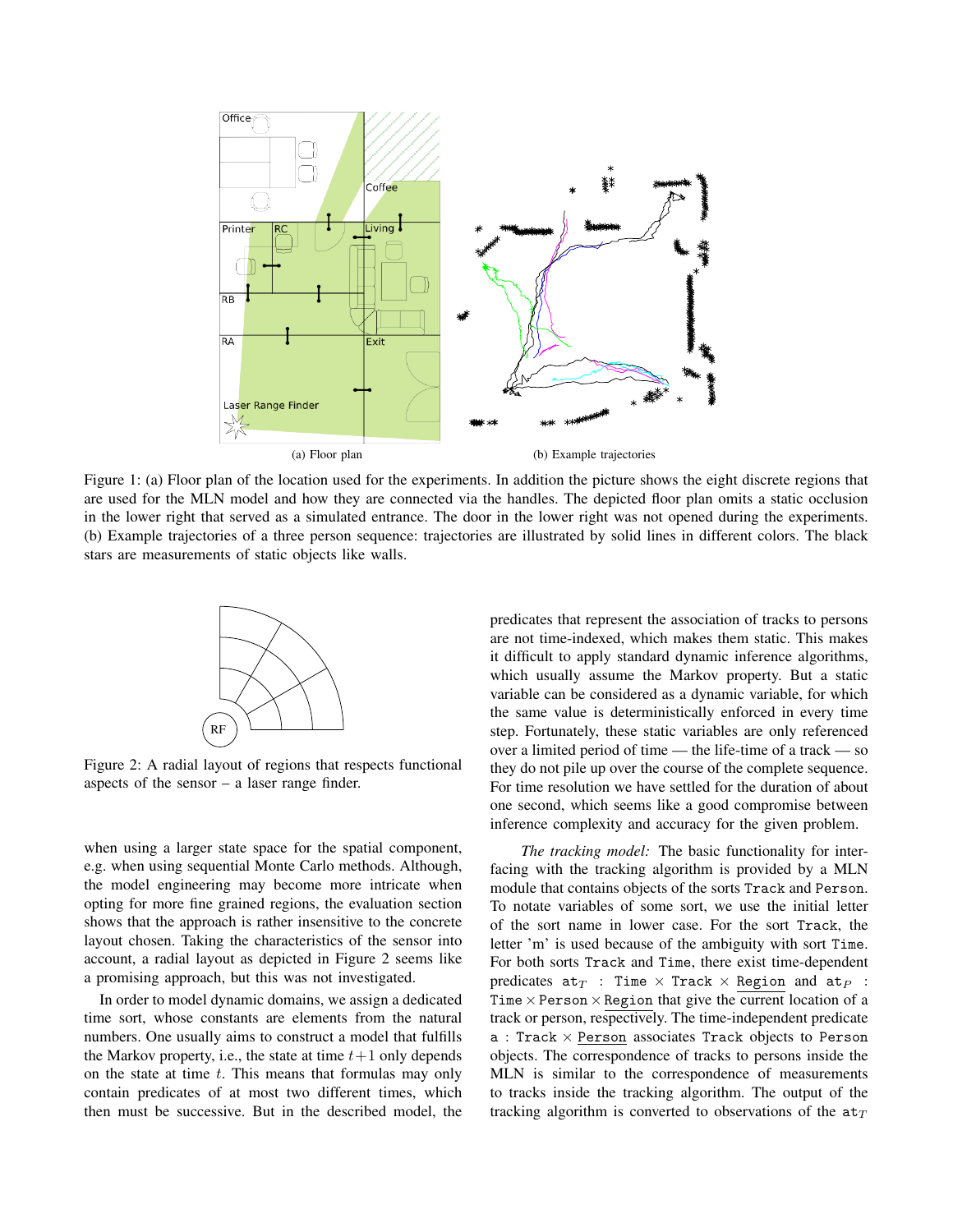function and an additional completely observed predicate  $act: Time \times Track$ , whose technical purpose is to indicate the life span of track IDs. The usage of this predicate is sometimes omitted for clarity. The core tracking model then consists of the following three formulas.

5 at<sub>T</sub>(
$$
t, m, \underline{l}
$$
)  $\wedge$  a( $m, p$ )  $\Rightarrow$  at<sub>P</sub>( $t, p, \underline{l}$ ) (2)

$$
-3 \qquad \mathbf{a}(m_1, \underline{p}) \wedge \mathbf{a}(m_2, \underline{p}) \wedge m_1 \neq m_2 \tag{3}
$$

$$
2 \qquad \mathsf{at}_P(t, p, \underline{l}) \wedge \mathsf{at}_P(t + q, p, \underline{l}) \tag{4}
$$

Formula 2 probabilistically forces a person to be in the same region as its associated track. By design a track can only be associated to one person at a time because the last parameter of the predicate a is declared functional. Formula 3 probabilistically enforces the association to also be a one-to-one relation. This formula is limited to concurrently instantiated tracks using the act predicate (not listed). And finally Formula 4 puts a bias on people standing still instead of moving every time step.

*The floor plan:* We use the static predicate adj : Region  $\times$  Region to encode the connectedness of the regions. All instances are fully observed and adhere to the given floor plan as indicated in the figures. A single formula forces persons to move between regions only according to the given layout:

$$
\infty \quad \mathsf{at}_P(t, p, \underline{l_1}) \land \mathsf{at}_P(t+1, p, \underline{l_2}) \Rightarrow \mathsf{adj}(l_1, l_2) \quad (5)
$$

This formula is deterministic to prevent persons from "teleporting" through the scene, traversing an arbitrary distance in one step. If regions allow for a traversal in less than a second (or one time step), this rule becomes invalid. But since the association of tracks to persons allows for some slack, a person in the model can "catch up" to the location of its real counterpart after some time steps, only violating Formula 2.

*The occlusion model:* To prevent persons without an associated track from wandering across the scene (since no track influences their current location), we need to express that persons usually have a track unless they are indeed occluded. In our setting both static and dynamic occlusions occur, being caused by walls or other persons, respectively. In the presented approach, only static occlusion information is modeled. This is done by assigning a certain probability to each region that it may contain untracked persons. The probability is larger for areas of high static occlusion, like the separate room. We also assign a higher occlusion to regions that are more likely to be dynamically covered, like the region around the coffee maker. By assigning low occlusion probabilities to central regions that have a good sensor coverage we penalize persons silently slipping past the sensor. Formula 6 is provided once for each region  $r$ . The weight  $w_r$  is the occlusion value given in the depicted floor plans in Figure 3.

$$
w_r \quad \mathtt{at}_P(t, p, \underline{r}) \land \neg \exists m : (\mathtt{act}(t, m) \land \mathtt{a}(m, p)) \qquad (6)
$$

There exist two major ways to determine the weights of the probabilistic formulas: Learning from data and elicitation from experts; where for common sense domains, like the one we are dealing with, everyone is usually an expert. Both the learning of weights and the direct specification approaches have been followed in the literature. For the case of our related work, [6] and [8] are employing learning and [7] specify the weights by hand. Due to the limited size and the common sense nature of our dataset we decided to specify the weights ourself.

The approximation to consider the weight as the logarithmic odds of the formula being true [1] can serve as a good starting point, but it only holds as long as formulas do not share predicates. After assigning some reasonable initial values, we iteratively looked at predictions of the model for selected sequences and adjusted the weights if the predictions did not conform with our expectations. For example did we look at the marginal trajectories of persons and compared those with the true trajectories, judging which amount of uncertainty or even wrong prediction is reasonable given the sensor data. This can only be done with automatic parameter training by using some kind of probabilistic ground truth. We worked beginning with the sequences containing fewer persons. It turned out that once we got to the sequences with three persons, the weights did not need much more tweaking.

# VII. PREPROCESSING OF TRACKING INFORMATION

We go on and describe how tracking data is processed for input to the MLN model. After extraction of the individual objects in the multi-object Bayes filter, we obtain a set of single object particles  $X_m^t$  for each track ID m and time step  $t$ . We then apply two data reduction steps. First, the MLN model works on a coarser time scale of 1.25 steps per second, while the tracking algorithm runs with 12.5 steps per second. We drop the intermediate steps without further processing. A different approach might aggregate them, e.g., by averaging, but this would also distort the meaning of the data, because it cannot be considered a snapshot of the situation anymore.

Depending on the quality of the tracking algorithm and the used object model, there can be many false positive tracks, e.g., when people spread their arms away from their body, crossing the plane of laser beams. To reduce these false tracks, we use the existence probability to eliminate insignificant tracks. It is given by  $|X_m^t|/N$ ; the number of particles for track ID  $m$  divided by the total number of particles N. We drop all tracks from a time step whose existence probability is below 0.5. For our test sequences, the output of the tracking algorithm usually contains about thirty tracks per sequence, but only less than ten remain after applying both reduction processes.

For each time step  $t$  and each track ID  $m$  that survive the described process we add the track as active to our MLN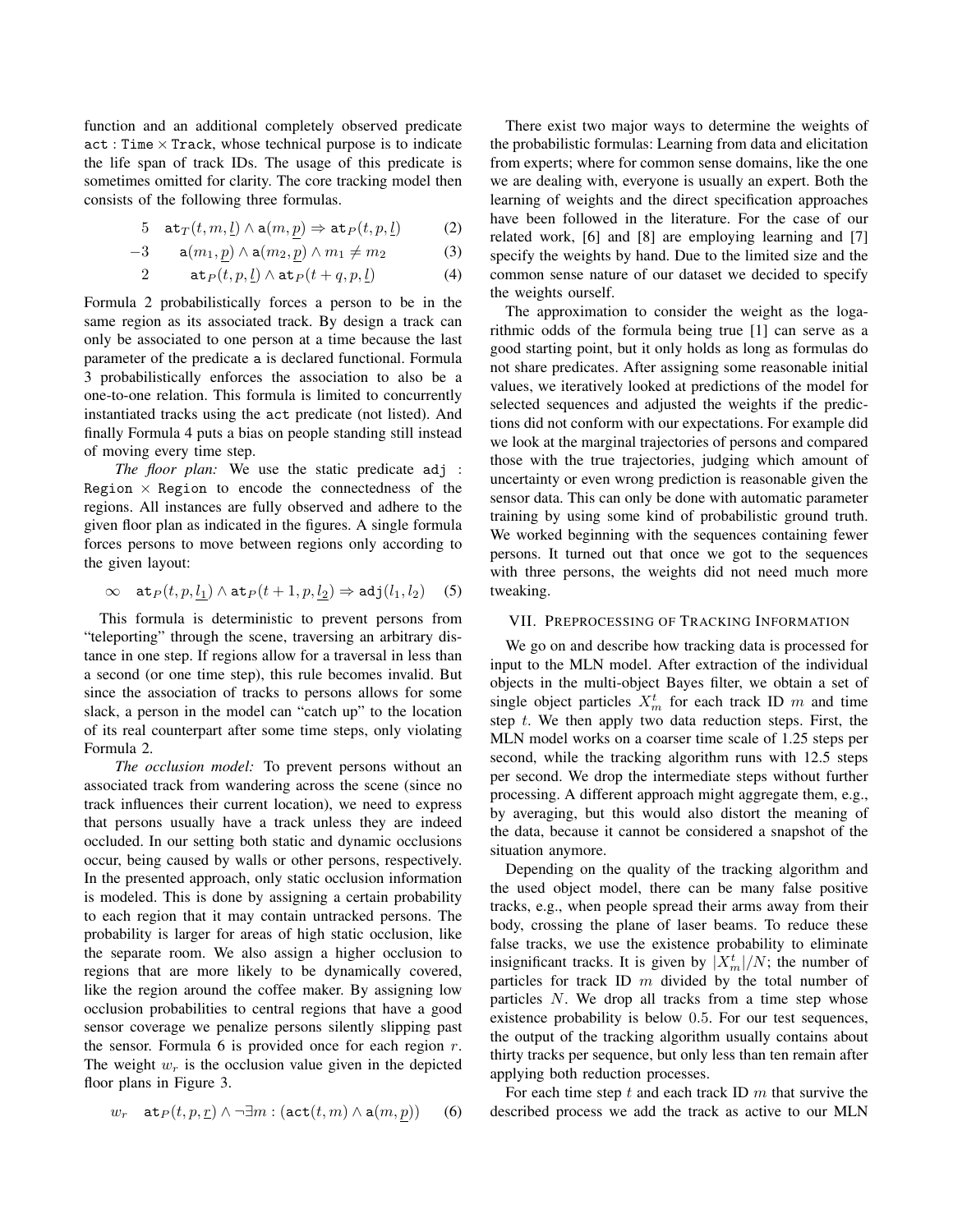model via observation of the act predicate. We then bin the single object particles into the discrete regions. Most of the time all particles are contained in a single region and we create an observation of the  $a t_T$  function. In cases where the particles of a track  $m$  spread over several regions we reflect this as probabilistic evidence by adding a formula  $(w_l, \texttt{at}_T(t, m, \underline{l}))$  for each location l and calculating the weight as the logarithmic odds  $w_l = \log \frac{p_l}{1-p_l}$ , where  $p_l$ is the relative frequency of a particle of track m being in region l.

#### VIII. THE INFERENCE PROBLEM

Markov Logic Networks can be seen as template models for undirected graphical models [18]. Their semantics are defined using the ground version of these networks. As such the described MLN represents an undirected version of a dynamic Bayesian network [2]. The effort for exact inference in such models is usually exponential in the number of variables within one time slice, because most variables within one time step become dependent on each other after some steps in most models.

The model described in this work also suffers from this problem. The cause that all variables of a time slice become dependent lies in the probabilistic data association; which is a hard problem at its core. In our case the problem of exact inference is exponential in  $m_T + n_P$ , where  $m_T$  is the maximum number of simultaneous tracks and  $n<sub>P</sub>$  is the total number of persons in the model. Here  $m<sub>T</sub>$  stems from the association predicates and  $n_P$  are the instantiations of the  $at_P$  predicate for one time step.

For our evaluation we perform exact inference on the model by exploiting context-specific independence [18, pp. 171]. Given an assignment to all association variables, the model factorizes into components for each person and thus becomes tractable. Our largest sequence contained 10 tracks, which results in  $3^7$  possible associations to three persons after observing the correct association for three initial tracks. After conditioning on the association variables we calculate the partition function for each association using variable elimination along a min-degree variable ordering. This approach is not suited for online filtering. Although there exist generic approaches for filtering in dynamic MLNs [19], [20], for the problem at hand a rao-blackwellized particle filter, which collapses all but the association variables, seems like a good solution [18, pp. 526]. Evaluating the performance of this inference approach on the presented model and comparison to the general approaches is open for future work.

#### IX. EVALUATION

We recorded nine sequences in total; three sequences with one, two and three persons each. The duration of each sequence is about one minute. The course of events is the same among sequences with the same number of persons; the sequences vary during the part where multiple persons walk around the main room in an improvised way.

The setups with one person only feature static occlusion caused by the single person staying inside the office for several seconds. This results in its track being reinvented upon entering the main room again. With two persons there is dynamic occlusion, where one person covers the other person. Both persons enter the office together and thus cannot be distinguished once they reappear. Goal information for one person can resolve this issue and we can obtain a good association again. In the scenes with three persons, one person enters the office while the two remaining persons stay inside the main room. Dynamic occlusion occurs while all three persons are walking around the area in front of the sensor. Tracks are lost and recreated often, which can also be observed in Figure 1b inside the area corresponding to region RA. When two persons are simultaneously inside the same occluded area, it is not possible to associate the reappearing tracks to the correct persons just by means of the laser range finder. So we cannot expect perfect scores.

We have created six different floor plan. The fitting of the three core model parameters (Formula 2 - 4) was performed using map D, which was the initial map we used in the experiments. Then five variations of this map, with more and less regions, have been created and the parameters estimated by hand without further fitting. To evaluate the performance of the models, the MLN is instantiated for five persons in every setup, regardless of the number of persons appearing in the scene. For each map and each sequence, we observe the correct association for the first track of each person and evaluate how well we can associate new tracks. In our dataset, the number of tracks that remain unassigned after labeling the starter tracks varies between one and seven.

The results of our evaluation are given in Table I. For each sequence, we compute the most probable association and give the number of false track assignments it performs. In addition, we provide the log-likelihood, which is the natural logarithm of the probability of the true association.

In order to provide a baseline, the number of track confusions and losses of a multi-object Bayes filter with state dependent detection probability  $(p_D(x))$  and the ones using a filter with constant detection probability ( $p_D = c$ ) are given. For both filters, the number of persons inside the scene is subtracted from the total number of significant tracks and the result is given in the table. If the tracking algorithm works perfectly, this number will be zero. Remember that the output of the  $p_D = c$  filter is used as input for the MLN stage; so this number equates to the number of associations made by the high-level model and thus equals the possible maximum number of false associations.

We compare our results to a multi-object Bayes filter using the set representation, which delivers state of the art performance in domains with high occlusion rates [5]. We observe that the algorithm with the state dependent detec-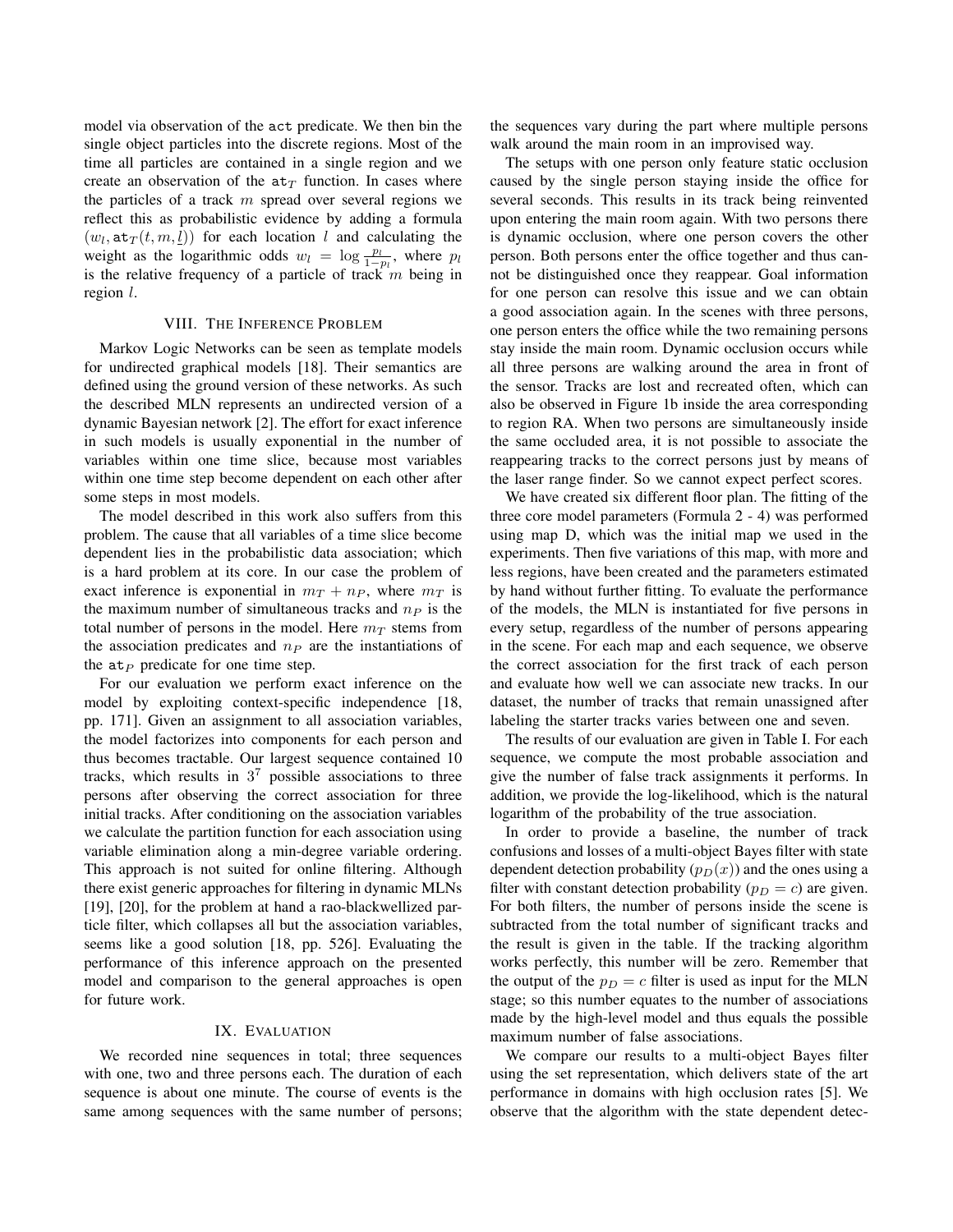

Figure 3: The region layouts used for evaluation. The numerical values are the occlusion values that are used in Formula 6. The region in the lower right contains the exit and thus has an occlusion value of zero, which means that untracked persons may be inside this region without reducing probability.

Table I: For each of the nine sequences used for evaluation, we give the number of invented tracks minus the number of persons for tracking with constant detection probability ( $p_D = c$ , maximum number of possible confusions) and with state dependent detection probability  $(p_D(x))$ , which functions as baseline. For the six floor plans, we give the number of false associations ( $a_{-}$ ) of the most probable association and the log-likelihood (ln  $\mathcal{L}$ ).

|      |               | Unassigned Tracks    |                     | A        |                                           |                       |                                          |          |                                          |          |                                          | E        |                                           |          |                                          |
|------|---------------|----------------------|---------------------|----------|-------------------------------------------|-----------------------|------------------------------------------|----------|------------------------------------------|----------|------------------------------------------|----------|-------------------------------------------|----------|------------------------------------------|
| Seq  | Persons       | $\downarrow p_D = c$ | $\downarrow p_D(x)$ |          | $\mathcal{L}a_-\uparrow$ ln $\mathcal{L}$ |                       | $\mathcal{L}a_-\uparrow \ln \mathcal{L}$ |          | $\downarrow a_-\uparrow \ln \mathcal{L}$ |          | $\downarrow a_-\uparrow \ln \mathcal{L}$ |          | $\mathcal{L}a_-\uparrow$ ln $\mathcal{L}$ |          | $\downarrow a_-\uparrow \ln \mathcal{L}$ |
| 1532 |               |                      |                     | $\theta$ | $-1.61$                                   | $\Omega$              | $-0.00$                                  | $\Omega$ | $-0.00$                                  | $\theta$ | $-0.00$                                  | $\Omega$ | $-0.00$                                   | $\theta$ | $-0.00$                                  |
| 1640 |               |                      |                     |          | $-1.61$                                   | $\Omega$              | $-0.00$                                  | 0        | $-0.00$                                  | $\theta$ | $-0.00$                                  | $\Omega$ | $-0.00$                                   | $\Omega$ | $-0.00$                                  |
| 1737 |               |                      |                     | 0        | $-1.61$                                   | $\Omega$              | $-0.00$                                  | 0        | $-0.00$                                  | $\Omega$ | $-0.00$                                  | $\Omega$ | $-0.00$                                   | $\Omega$ | $-0.00$                                  |
| 2056 | 2             |                      |                     | 2        | $-4.30$                                   | $\mathcal{D}_{\cdot}$ | $-2.08$                                  |          | $-2.08$                                  | 2        | $-1.45$                                  | $\Omega$ | $-0.88$                                   | 2        | $-1.58$                                  |
| 2207 | $\mathcal{L}$ | 4                    |                     | 3        | $-6.24$                                   |                       | $-3.22$                                  |          | $-3.22$                                  | 3        | $-2.84$                                  | 3        | $-2.84$                                   | 3        | $-2.85$                                  |
| 2329 | 2             |                      |                     | 2        | $-4.30$                                   | 2                     | $-2.08$                                  |          | $-2.08$                                  | 2        | $-1.94$                                  | 2        | $-1.55$                                   | 2        | $-1.73$                                  |
| 4628 | 3             |                      |                     | 4        | $-4.91$                                   | $\Omega$              | $-1.63$                                  | 0        | $-1.61$                                  | $\theta$ | $-1.01$                                  | $\Omega$ | $-1.00$                                   | $\Omega$ | $-1.00$                                  |
| 4734 | 3             |                      |                     |          | $-4.26$                                   | 2                     | $-4.61$                                  |          | $-4.62$                                  |          | $-6.86$                                  | 2        | $-7.66$                                   | 2        | $-7.42$                                  |
| 5306 | 3             |                      |                     | 6        | $-7.76$                                   | 4                     | $-8.50$                                  | 4        | $-8.50$                                  | 4        | $-7.13$                                  | 4        | $-7.12$                                   | 4        | $-7.11$                                  |

tion probability reduces the number of unassigned tracks dramatically in the scenarios with three persons, where a lot of short term occlusions occur. In the scenarios with one or two persons, where the long-term occlusions due to static objects dominate, the usage of the state dependent detection probability has nearly no influence on the number of unassigned tracks. We note, that the performance of the MLN model is largely independent of choice of map layout. It is also able to consistently outperform the results achieved by the filter algorithm with state-dependent detection probability on all but the simplest map layouts. Even with map A, the re-association performance of the MLN model is quite good, sometimes surpassing that of more detailed maps. In general the approach is more likely to correctly associate a new track ID to the correct person, if the person's track was lost and recovered inside the same region, since staying still is the most probable behaviour of a person. If a more detailed map places a region boundary between those two points of a person track, the corresponding model receives a penalty.

When interpreting the results one has to think about two further points that are relevant if one was to transfer the model to a real application. First, the inference is done in an exact way, which cannot be sustained for longer sequences containing more track IDs. The used method of inference achieved real-time performance for about 4-5 unassigned tracks (meaning inference took as long as sequence duration). We expect that a properly designed approximate algorithm should be able to deliver comparable performance in an online setting. Secondly, the track-assignment was taken at the end of the sequence, accounting for all evidence. This means that early track associations benefit from a smoothing effect, taking into account later observations. Overall the results do look encouraging and suggest that layering a high-level probabilistic model on top of a tracking filter is a possible way to improve association performance.

#### X. CONCLUSION

We have described an approach to solving the data association problem for person tracking with a first-order probabilistic model described using Markov Logic Networks. We showed how to map the output of a regular tracking algorithm into a discrete spatial representation with additional rules describing occlusion properties of the environment.